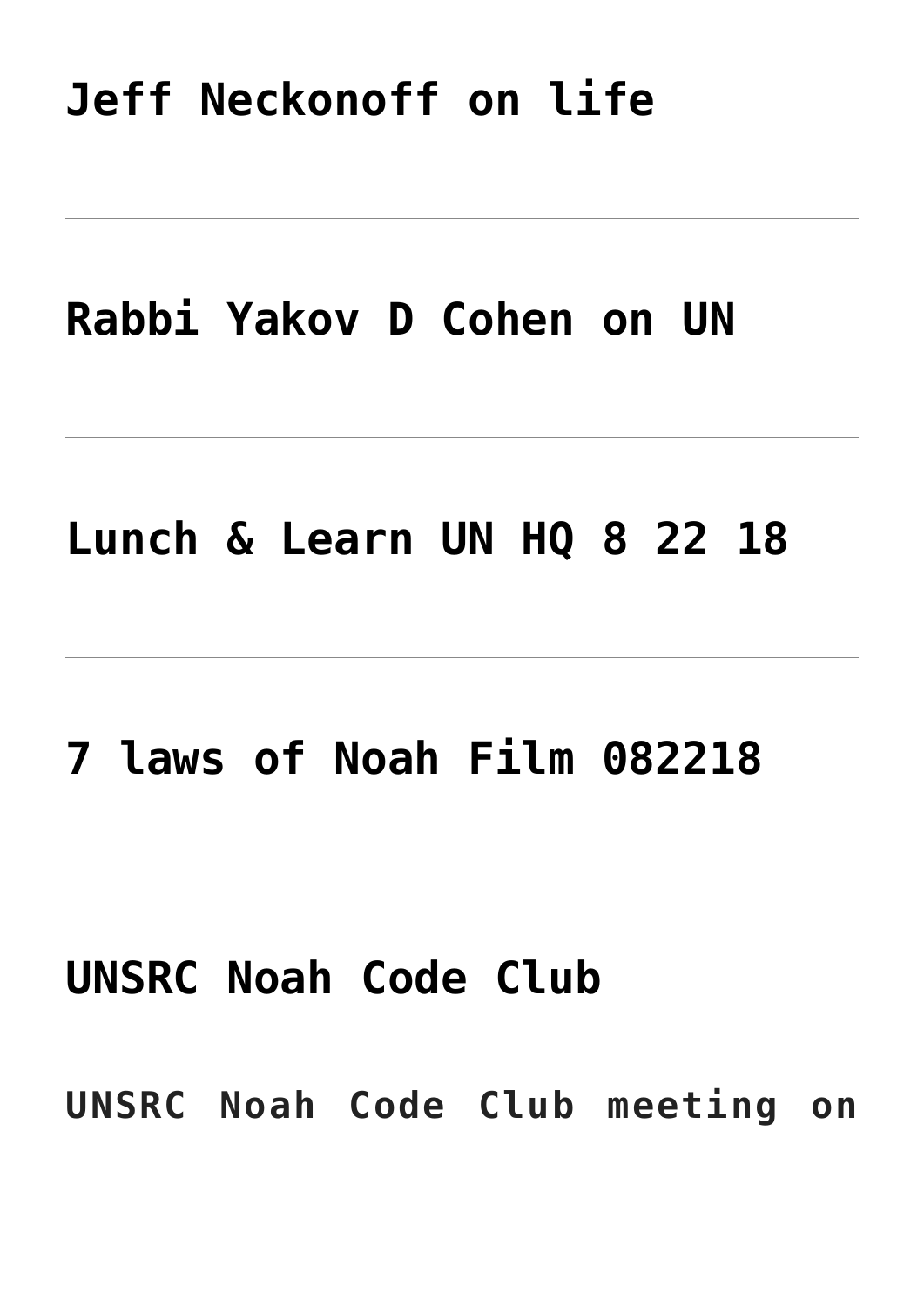#### **8/15/2018**

## **[Hugues Sanon, Jack , Tee](http://noahide.org/hugues-sanon-jack-tee-rapper/) [Rapper](http://noahide.org/hugues-sanon-jack-tee-rapper/)**

### **[Hugues Sanon from Haiti](http://noahide.org/hugues-sanon-from-haiti/)**

**[United Nations: Inauguration](http://noahide.org/united-nations-inauguration-of-the-parliamentary-multi-track-initiative-council-for-the-sdgs-and-the-culture-of-peace/) [of the Parliamentary Multi](http://noahide.org/united-nations-inauguration-of-the-parliamentary-multi-track-initiative-council-for-the-sdgs-and-the-culture-of-peace/) [Track Initiative Council for](http://noahide.org/united-nations-inauguration-of-the-parliamentary-multi-track-initiative-council-for-the-sdgs-and-the-culture-of-peace/) [the SDG's and the Culture of](http://noahide.org/united-nations-inauguration-of-the-parliamentary-multi-track-initiative-council-for-the-sdgs-and-the-culture-of-peace/) [Peace](http://noahide.org/united-nations-inauguration-of-the-parliamentary-multi-track-initiative-council-for-the-sdgs-and-the-culture-of-peace/)**

**Share This Story, Choose Your Platform!**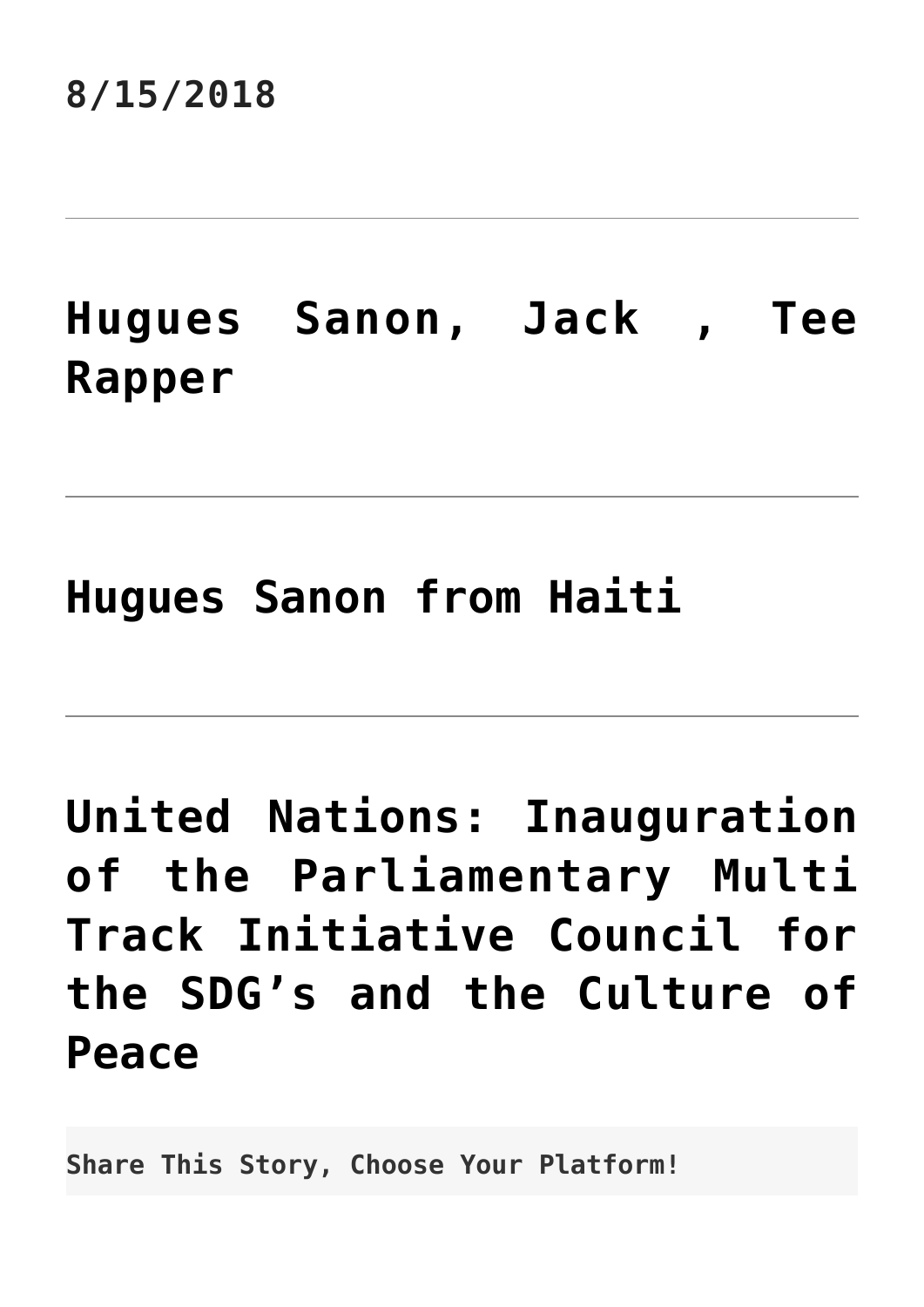# **United Nations: Inauguration of the Parliamentary Multi Track Initiative Council for the SDG's and the Culture of Peace**

. . TOLERANCE AND SOLIDARITY . .

An article from [Cotidianul](https://www.cotidianul.ro/emil-constantinescu-la-sediul-onu/) (abridged)

At the UN headquarters in New York on September 14, the conference entitled "Inauguration of the Parliamentary Multi Track Initiative Council for the SDG's and the Culture of Peace" was organized by the Inter-Parliamentary Coalition for Global Ethics. Emil Constantinescu [former President of Romania] was the chairman of the conference and gave the opening speech entitled "Global Peace Initiative from the Levant, the foundation for a new culture of peace," his press office announced in a statement.

#### Romanian

The presidium of the conference included Ambassador Ion Jinga, Permanent Representative of Romania to the United Nations, Ambassador Katalin Bogyay, Permanent Representative of Hungary to the United Nations, Lily Valchanova Liaison Officer UNESCO, Garry Jacobs, president of the World Academy of Art and Science and the World University Consortium, and S. Bekerman, secretary general of the Interparliamentary Coalition for Global Ethics.

Participants in Sessions 1 and 2, led by President Constantinescu included Giandomenico Picco, former Under-Secretary General of the United Nations and adviser to the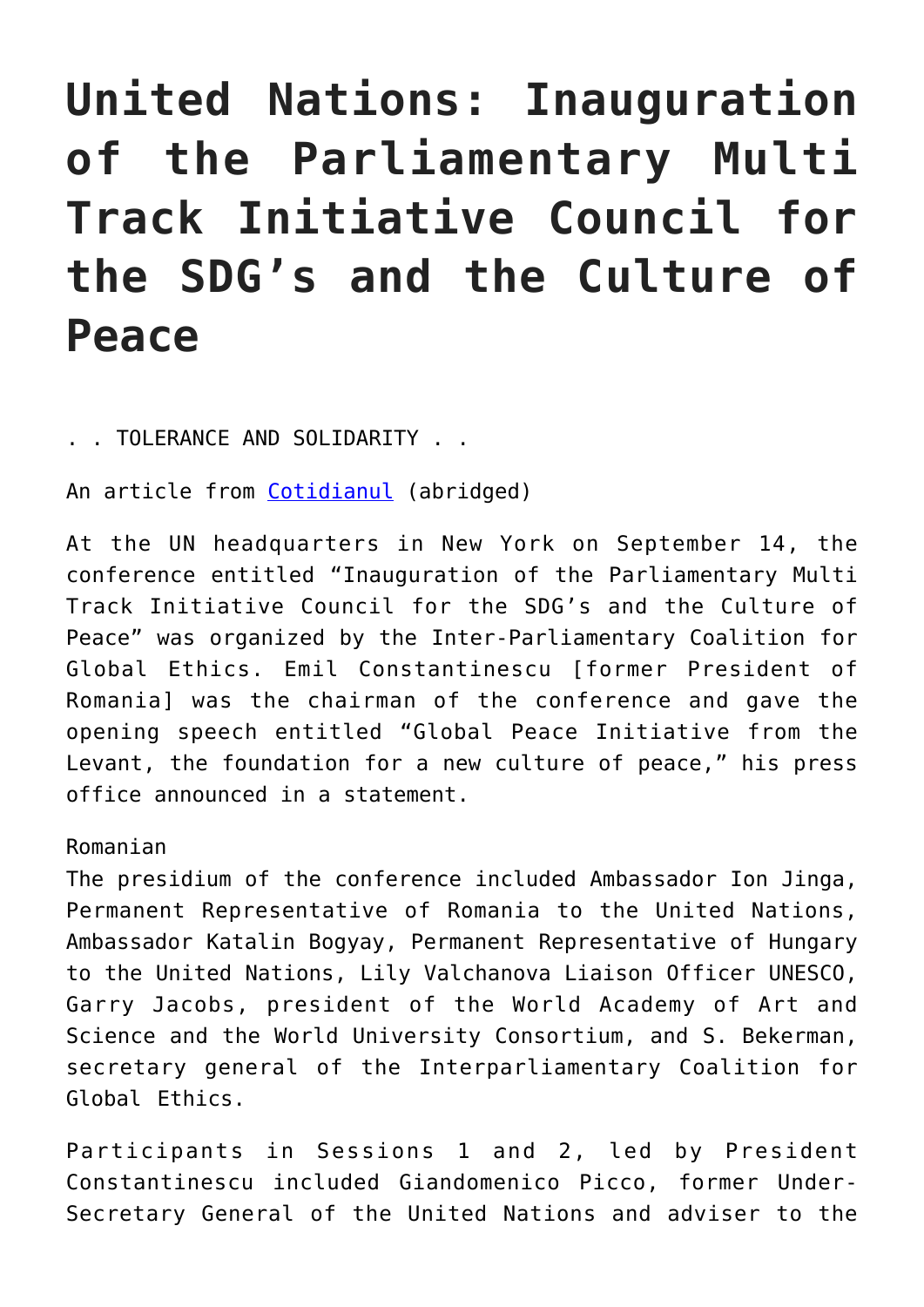Oxford Research Group, Master Jun Hong Lu, president and director of the Oriental Media Buddhist Association, Rabbi Elie Abadie, Director of the Jacob E. Safra Institute of Sephardic Studies at Yeshiva University, Imam Agha Jafri, founder of the American Muslim Congress, Wafik Moustafa, president of the Conservative Arab Network, Dr. Lahoucine Khabid, president of the Atlas Center for Diplomatic Studies, ZH Khurram, secretary general of the International Youth Forum, Dr. Boris Pincus, President of Religions in Dialogue, and Rabbi Yaakov D. Cohen, founder of the Institute for Noahide Code. . .

Speech given by Emil Constantinescu:

Global Peace Initiative from the Levant, the foundation for a new culture of peace

At its annual conference in 2011 in Berlin, the Academy for Cultural Diplomacy launched a project for a new type of relations between nations and states based on understanding instead of military pressure or economic conditions. . . It seems that this kind of relationship that gives peace a chance in the globalized world can find inspiration in the ancient world of the Levant. This is not only because the Levant was the cradle of cultural diplomacy, but also because many civilizations including the Egyptian, Jewish, Assyrian, Babylonian, Phoenician, Greek, Arabic empires Roman, Byzantine and Ottoman empires were created in the Levant where they expanded exchanges of goods and ideas. South-East Europe has long been in contact with North Africa and the Middle East, and the people who live here have a long and extensive experience in intercultural dialogue.

In 2012, the Inter-Parliamentary Coalition for Global Ethics took up the initiative and expanded it globally. In 2013, at the end of the conference organized in Bucharest with a wide range of religious, academic and parliamentary representatives, a joint project was set up for the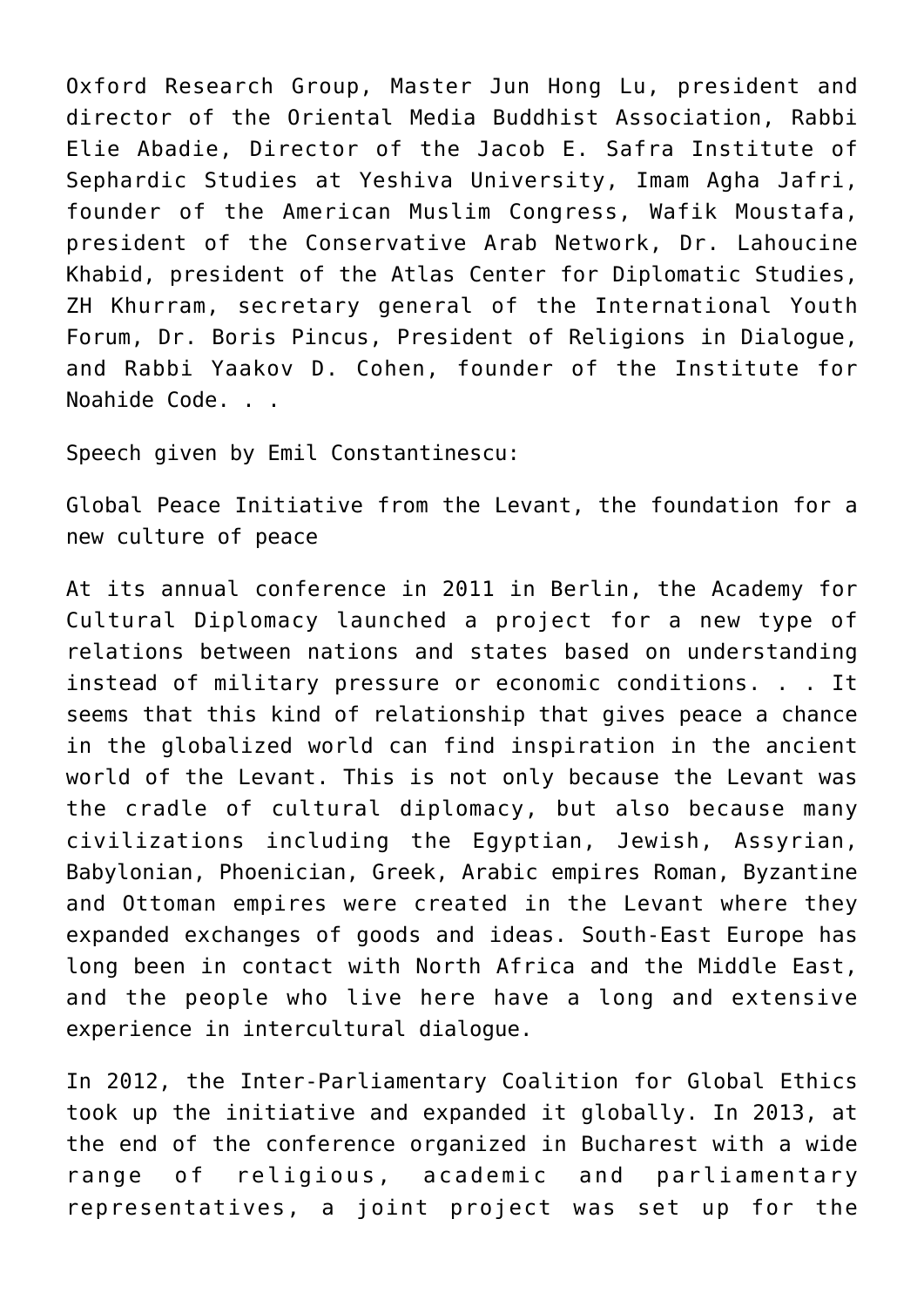initiative. Considering that the Global Peace Initiative from the Levant could serve as a benchmark and model to achieve peace in all areas of conflict around the globe, on 24 and 25 June 2013, the Inter-Parliamentary Coalition for Global Ethics organized a conference at United Nations headquarters in New York dedicated to promoting this initiative. The Romanian Parliament endorsed it with a message of support.

Question for this article Religion: a barrier or a way to peace?, What makes it one or the other?

In March 2014, the Inter-Parliamentary Coalition for Global Ethics organized a new conference in New York together with the Foundation for the Culture of Peace, headed by Federico Mayor.

It is planned to present the Global Peace Initiative from the Levant to the Congress of the United States, the British Parliament, the Knesset of Israel and to many other parliaments, including those of Japan and Palestine. . . .

This project, dedicated to promoting a culture of peace, invites the participation of researchers and scholars in the humanities, theologians, writers, artists, architects, musicians to build a space of knowledge and understanding through co-operation and mutual respect. A culture of peace is based on a new type of relations, not only between states, but especially between peoples who share common values that were born long before the current nation-states.

The time has come for cultural diplomacy and recognition of the old legacy of the Levant, an alternative reading of the history of this region, especially prior to the wars and conflicts of the present millennium. It offers a new approach, emphasizing what we have in common and what can unite us: principles, values  $\Box$ and skills practiced in the past, that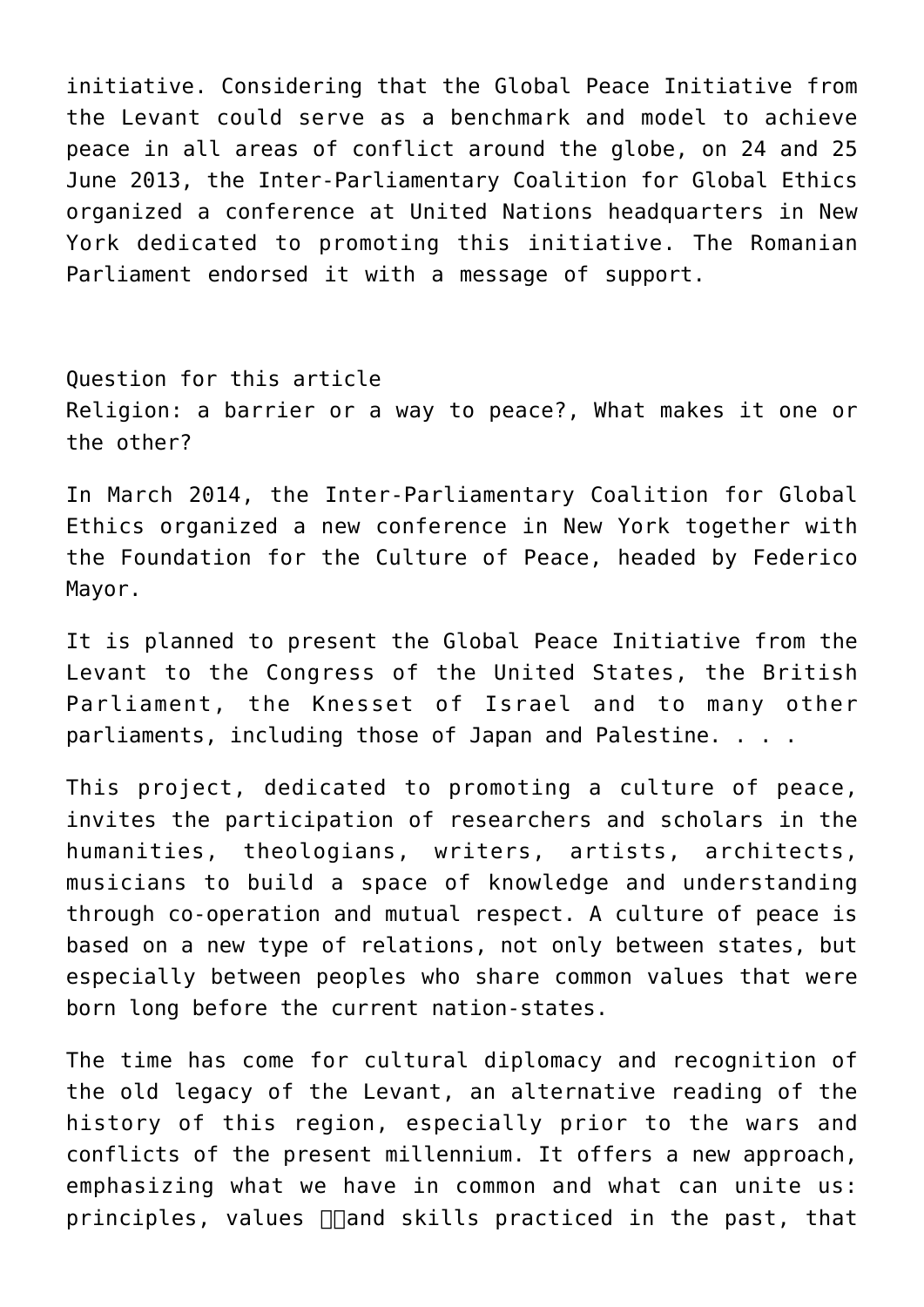can now be harnessed to ensure not only the stability of this region as a whole, but also building a model of cooperation and trust for all countries. It does not mean that we should deny our past, but to assume it in its tragic dimension. . .

For quite some time international organizations such as UN, UNESCO and civil society have been trying to create a political culture of security through negotiation and cooperation. To promote peace and understanding in the world they have been looking for the lowest common denominator around which we can agree. It is a welcome step and especially in the face of the many immediate threats.

My belief is that we should propose much more. If we want to achieve true peace and understanding between people we should not focus on the lowest common denominator, but to refer to the highest common denominator – faith.

Modern and postmodern societies of the 20th century have promoted equal rights and freedoms regardless of racial and ethnic differences and equal opportunities for women. But all this tends to divide society rather than unifying it. A peace based on a common ideal would be ideal, although it is a difficult task, not a peace imposed under the pressure of fear, but a peace springing from the depths of consciousness of millions of people. The treasure of the philosophical, literary, artistic millenary history of the Levant can help inspire a spiritual revolution with a profound knowledge of the human being who has been torn for millennia in the struggle between the aspiration to love one's neighbor and the tendency to use power to oppress them or to oppress others in their own interest. We can turn this vast pedagogy of suffering into a pedagogy of reconciliation.

Twenty years ago, millions of people in Eastern Europe with empty hands, were ready to fight and die for freedom and democracy against the greatest war machine in history. In a new millennium, we can rediscover faith. Not to use it one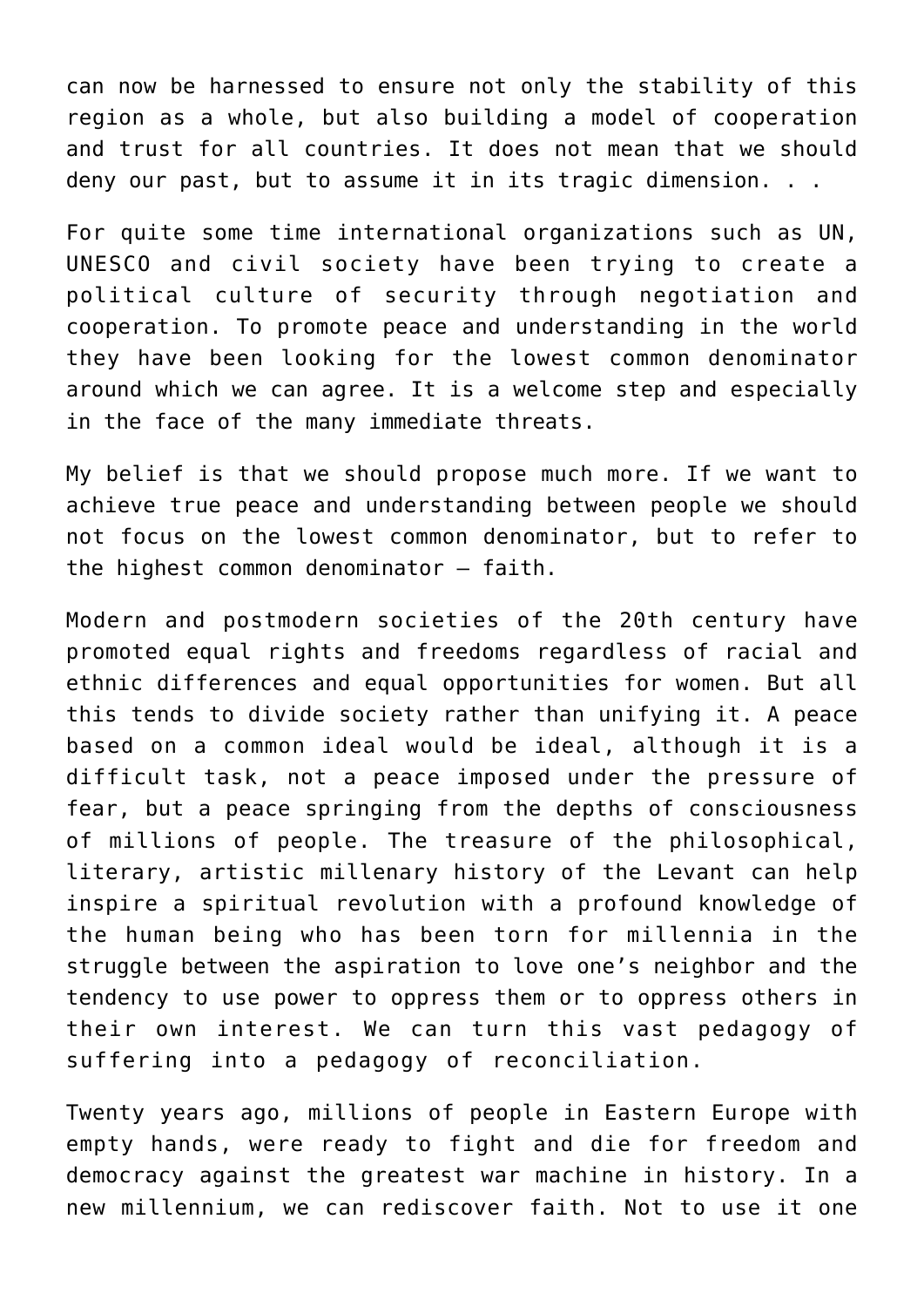against another, as has been done throughout the long history of mankind, but to understand our purpose on Earth. Peace is the name of God, whether we are Christian, Muslim, Jewish or faiithful to Asian religions. Only human arrogance has made us forget the Lord's message, whatever name we give it to him in the language or our faith.

If the Levant, the cradle of the great monotheistic religions, will carry out a political and visionary project adapted the great challenges of today, it will contribute not only to a new identity of the area, but also hdlp to create a different concept of the future world called into a new humanism.".

*Article from: http://cpnn-world.org/new/?p=7035*

## **[Kosher Halal food in public](http://noahide.org/kosher-halal-food-in-public-schools/) [schools](http://noahide.org/kosher-halal-food-in-public-schools/)**

**Share This Story, Choose Your Platform!**

# **Kosher Halal food in public schools**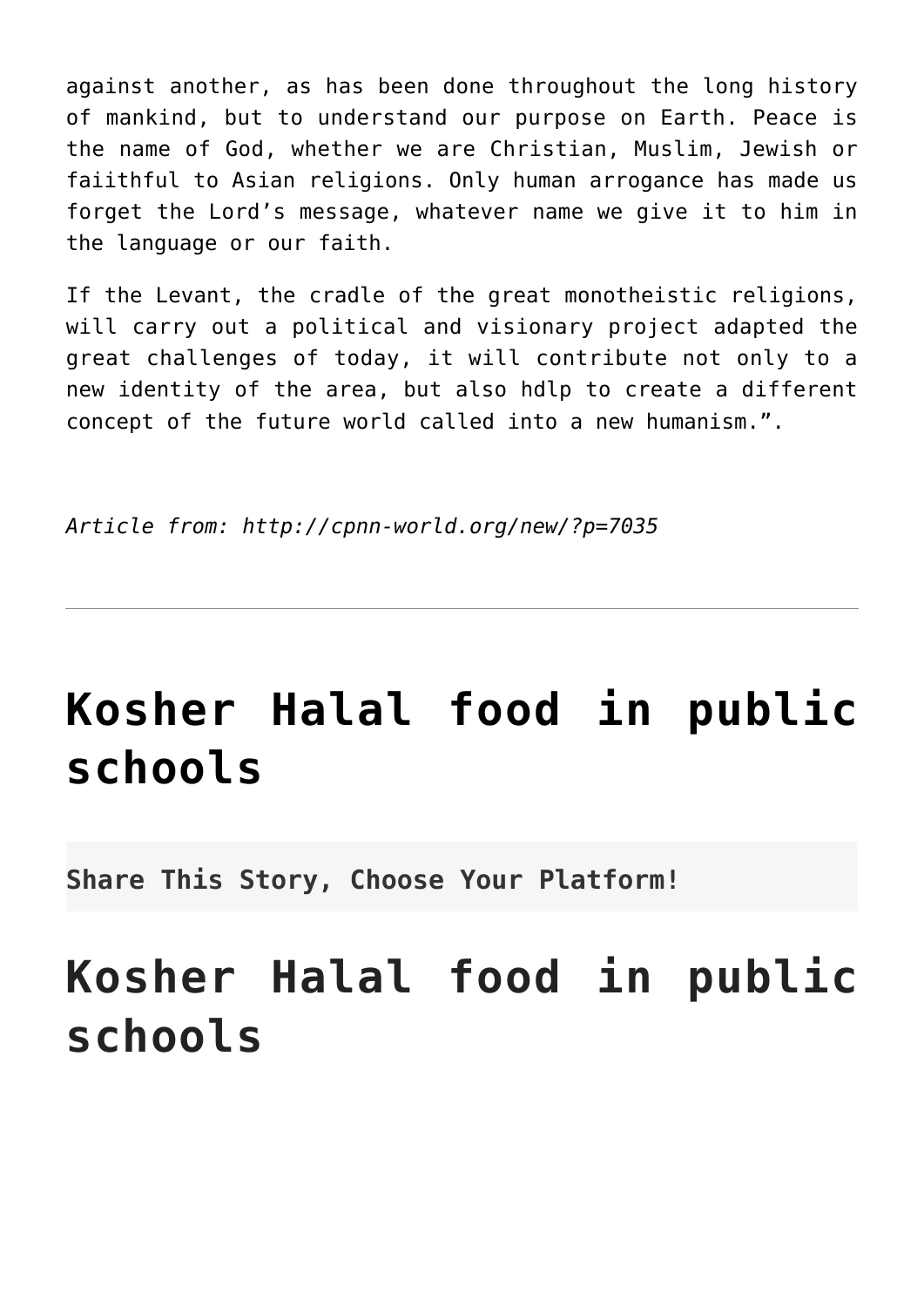Buried in the just released NYC Budget for fiscal year 2019 is a \$1 million allocation for a "Halal and Kosher School Lunch Pilot," one of a few ["food initiatives" totaling \\$7.4](https://council.nyc.gov/budget/wp-content/uploads/sites/54/2018/06/Fiscal-2019-Schedule-C-Final-Report-1.pdf) [million](https://council.nyc.gov/budget/wp-content/uploads/sites/54/2018/06/Fiscal-2019-Schedule-C-Final-Report-1.pdf).



Jamilla Uddin @jamilla\_uddin - 1h WOW! So proud of my mom @MazedaUddin/@info\_safest15 and her decade's journey to see this happen. < 3

SAFEST @info safest15

Thank you @NYCSpeakerCoJo for designating a historic \$1 million for a @NYCComptroller pilot program to launch kosher and halal meals for ALL New York City students.Over 30 yrs journey could be ending soon! @Local372Union @UFTLindaOcasio @UFT @EqraSm @NYSA\_Majority @NYCMayor



City Comptroller Scott M. Stringer, who has supported the introduction of halal and kosher food in the schools, said in a statement on June 14 that the pilot program is "a critical first step toward leveling the playing field for our students not only in the cafeteria, but in the classroom – because only when young people have access to sufficient healthy food can they reach their full academic and social potential."

Stringer noted that just last month, his office convened Jewish and Muslim leaders, community stakeholders and food advocates "to discuss this universal food initiative and build momentum toward this longstanding goal."

*Proud to be a 5 children mom @NYCPublicschools ! Thanks, [@NYCComptroller](https://twitter.com/NYCComptroller?ref_src=twsrc%5Etfw) [@NYCSpeakerCoJo](https://twitter.com/NYCSpeakerCoJo?ref_src=twsrc%5Etfw) [@NYCCouncil](https://twitter.com/NYCCouncil?ref_src=twsrc%5Etfw) for this important program. over 30 yrs journey for equality [#BeterfoodbeterEducation](https://twitter.com/hashtag/BeterfoodbeterEducation?src=hash&ref_src=twsrc%5Etfw) for the City of NY public school children[.@NYCMayor](https://twitter.com/NYCMayor?ref_src=twsrc%5Etfw) [@NYCFirstLady](https://twitter.com/NYCFirstLady?ref_src=twsrc%5Etfw) [pic.twitter.com/0piSoX1odG](https://t.co/0piSoX1odG)*

*— SAFEST (@info\_safest15) [June 14, 2018](https://twitter.com/info_safest15/status/1007119272735399936?ref_src=twsrc%5Etfw)*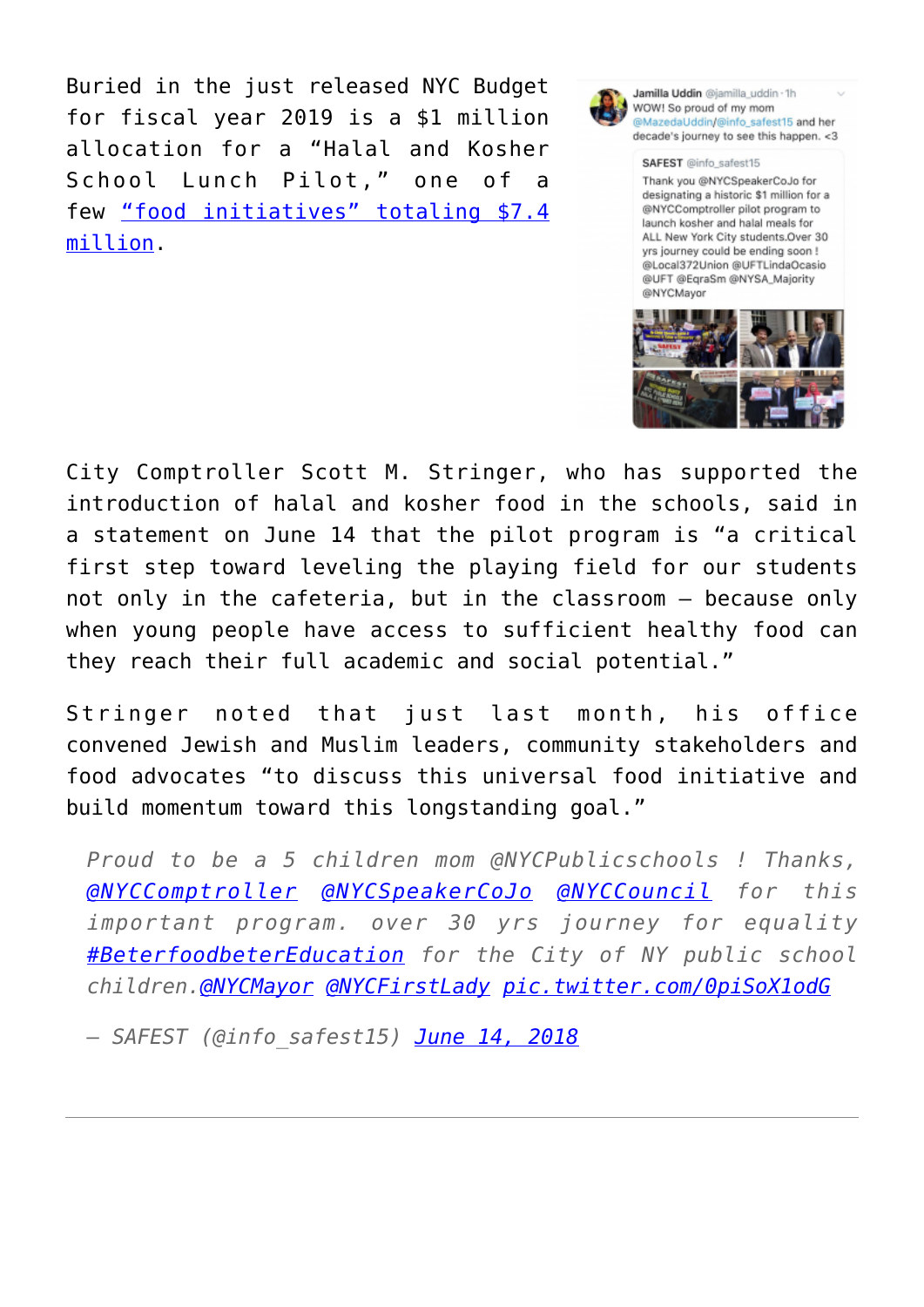# **[Noahide Activities and Photos](http://noahide.org/noahide-activities-and-photos-june-14-2018/) [June 14, 2018](http://noahide.org/noahide-activities-and-photos-june-14-2018/)**